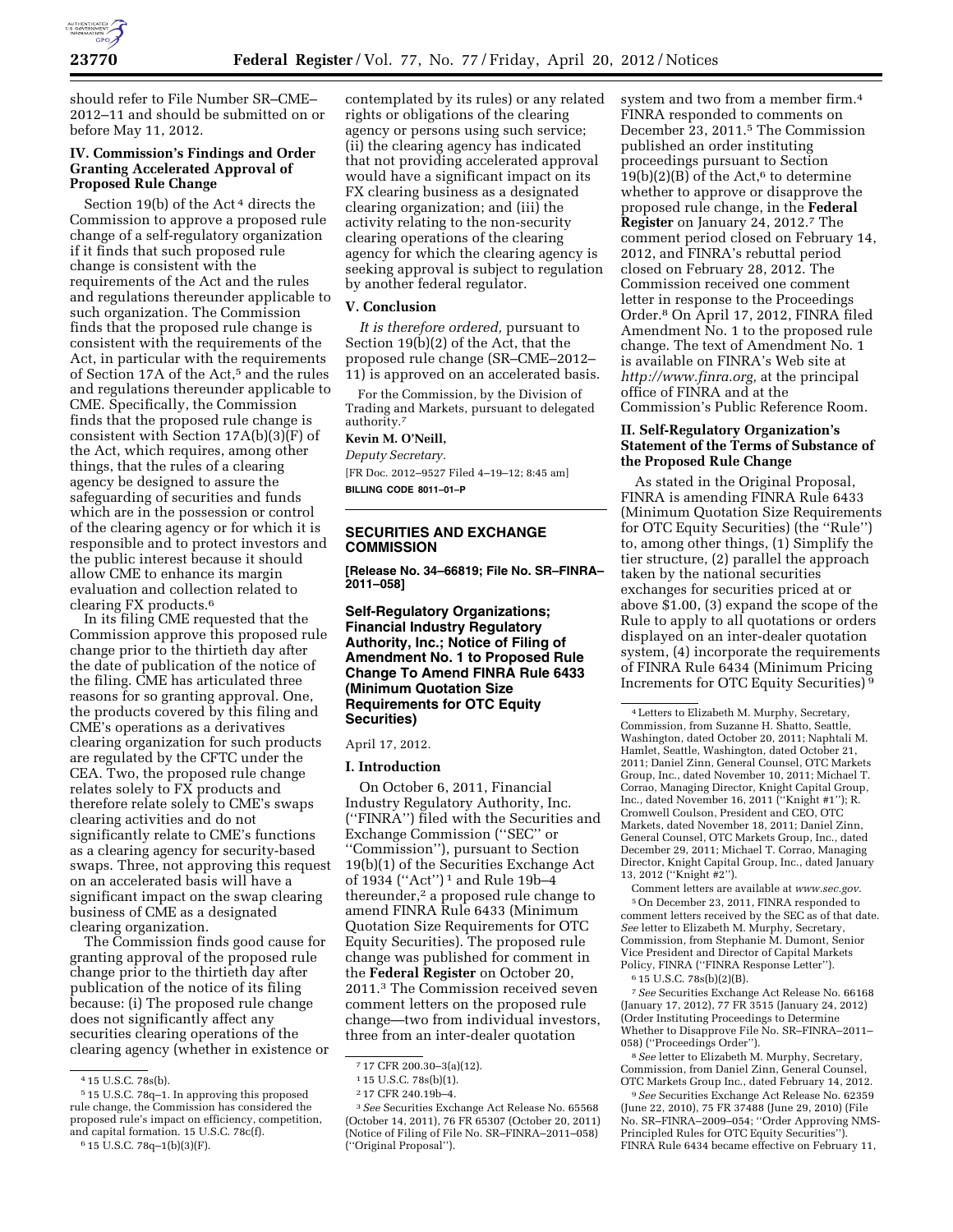and, importantly, (5) facilitate the display of customer limit orders under FINRA Rule 6460 (Display of Customer Limit Orders) (the ''limit order display rule'').10

In this Amendment No. 1, FINRA is modifying the Original Proposal in response to comment letters as well as further discussions with members, particularly with regard to the lower minimum dollar amount of displayed liquidity required under the proposed tiers.11 For example, commenters expressed concern that the Original

Proposal would remove meaningful minimum dollar value level requirements for displayed liquidity by market makers and suggested that any changes be implemented as a pilot.<sup>12</sup> FINRA believes that these proposed modifications, which increase several minimum tier sizes as compared to the Original Proposal, would address commenters' concerns by increasing the minimum dollar commitment to the market overall, while nonetheless facilitating investor protection by

providing for increased display of customer limit orders than is currently provided under the limit order display rule. As noted in the FINRA Response Letter, through the extension of limit order display for OTC equity securities, investors may now benefit from enhanced transparency of limit orders, improved prices and increased execution opportunities.13

The minimum quotation sizes and liquidity ranges of the Original Proposal and the revised proposals are as follows:

## ORIGINAL PROPOSAL

| Tier size range |                                                  | Min. shares | Minimum liquidity range                                                   |                                                     |
|-----------------|--------------------------------------------------|-------------|---------------------------------------------------------------------------|-----------------------------------------------------|
| \$0,0001        | \$0.0199<br>0.2599<br>0.5099<br>0.9999<br>174.99 |             | $200 \mid $102.00 \dots 000$<br>$100 \mid $100.00 \dots 000$<br>\$175.00. | \$199.00<br>259.90<br>254.95<br>199.98<br>17.499.00 |

### REVISED PROPOSAL

| Tier size range |                                                  | Min. shares | Minimum liquidity range |                                                       |
|-----------------|--------------------------------------------------|-------------|-------------------------|-------------------------------------------------------|
| \$0.0001        | \$0.0999<br>0.1999<br>0.5099<br>0.9999<br>174.99 | 10.000      |                         | \$999.00<br>999.50<br>1.274.75<br>999.90<br>17.499.00 |

These revisions increase the minimum quotation sizes for price points between \$0.02 and \$1.00 (as compared to the Original Proposal). Specifically, the minimum quotation size required for securities priced between \$0.02 and \$0.0999 would be increased from 1,000 shares to 10,000 shares; between \$0.10 and \$0.1999 would be increased from 1,000 shares to 5,000 shares; between \$0.26 and \$0.5099 would be increased from 500 shares to 2,500 shares; and between \$0.51 and \$0.9999 from 200 shares to 1,000 shares. Therefore, under the revised tiers, for securities priced from \$0.10 up to \$1.00, the required minimum dollar value of displayed

liquidity would range from \$500.00 to \$1,274.75—dollar amounts FINRA believes represent both appropriate minimum dollar value of displayed liquidity for members and reasonable dollar values for customer orders to be eligible for display on an inter-dealer quotation system.

Thus, FINRA believes that these revised tier sizes and corresponding liquidity minimum amounts are in the best interest of the market for OTC Equity Securities and investors in that they facilitate the display of additional liquidity by market makers and of approximately 95% of all customer limit orders reviewed.14 In addition, FINRA expects that—as the SEC has found in

the context of its display rule—the improved display of customer limit orders resulting from the revised minimum quotation sizes will enhance the quality of published quotations for OTC Equity Securities and enhance competition and pricing efficiency in the market for OTC Equity Securities, which also should have a positive impact on capital formation.15

Further, FINRA believes that the resulting increased display of customer limit orders will improve the public availability of quotation information, increase quote competition, market efficiency, best execution and disintermediation.16

<sup>2011</sup> and FINRA Rule 6460 became effective on May 9, 2011. *See* Regulatory Notice 10–42

<sup>&</sup>lt;sup>10</sup> See Order Approving NMS-Principled Rules for OTC Equity Securities.

<sup>&</sup>lt;sup>11</sup> See, e.g., Knight #1 and Knight #2.<br><sup>12</sup> See, e.g., Knight #1 and Knight #2.<br><sup>13</sup> As previously stated by the SEC, customer limit order display is beneficial to the markets:

The financial markets as a whole should benefit from [limit order display] because the price discovery process will be enhanced, market transparency will be improved and price competition will be promoted. By their very nature, these benefits are broad-based and pervasive.

Securities Exchange Act Release No. 36310 (September 29, 1995), 60 FR 52792 (October 10, 1995).

<sup>14</sup>FINRA analyzed a random sample of over 100 million customer limit orders in OTC Equity Securities that were reported to FINRA during a sixmonth period.

<sup>15</sup>*See* Securities Exchange Act Release No. 37619A, 61 FR 48290 (September 12, 1996) (''SEC Display Rule Adopting Release'').

<sup>16</sup>*See also* SEC Display Rule Adopting Release.